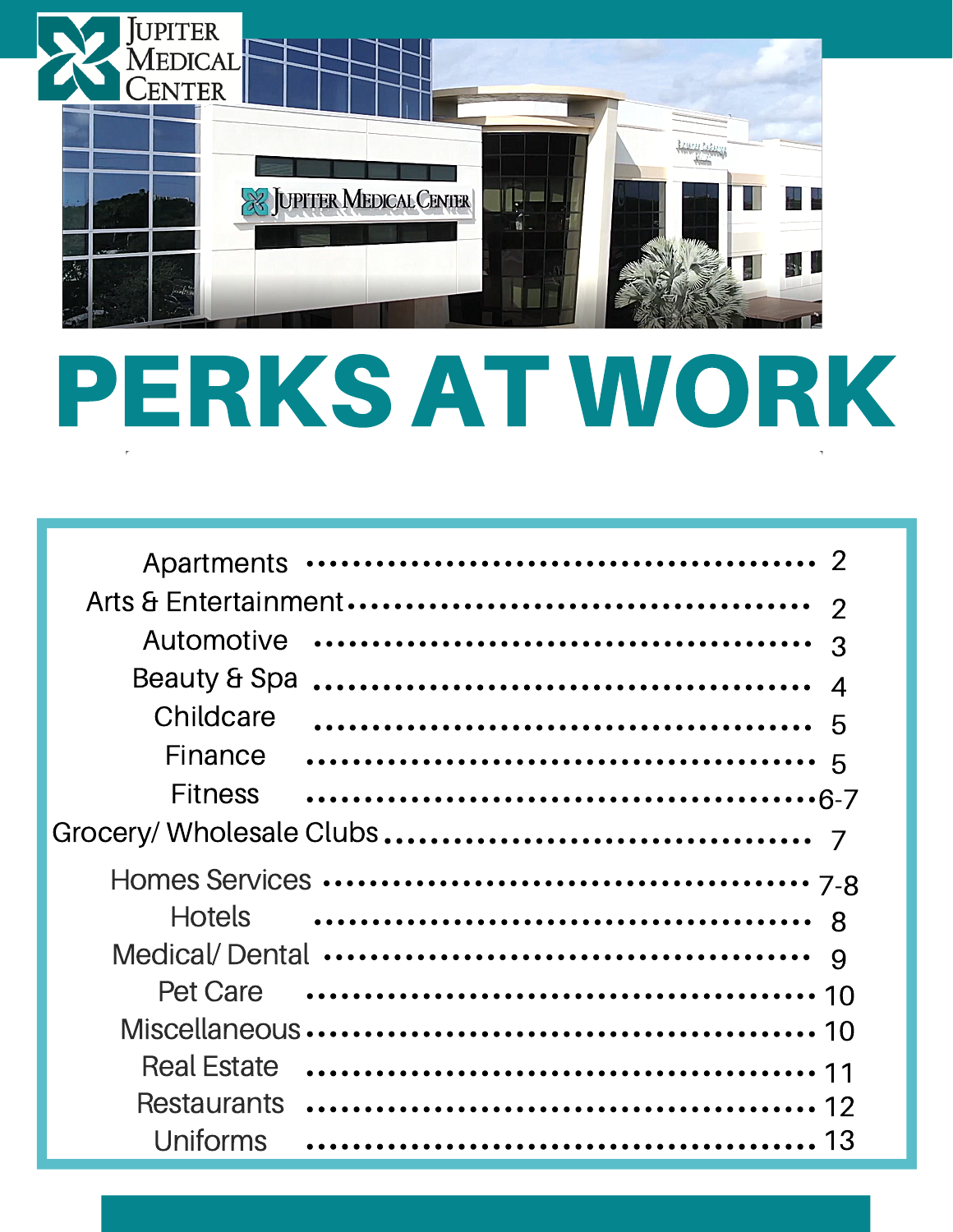| Apartments                                                  |                                                                                                                                     |                                                                                                                         |
|-------------------------------------------------------------|-------------------------------------------------------------------------------------------------------------------------------------|-------------------------------------------------------------------------------------------------------------------------|
| <b>BUSINESS</b>                                             | <b>CONTACT</b>                                                                                                                      | <b>JMC DISCOUNT</b>                                                                                                     |
| <b>Allure at Abacoa</b>                                     | 561-691-4910<br><b>4515 Main St</b><br>Jupiter, FL 33458<br>sjakubiec@kcmapts.com                                                   | Discounts off: Signing on fees, such as<br>application, administrative, deposit fees.<br>Must provide work ID/ Paystub. |
| <b>Central</b><br><b>Gardens Grand</b><br><b>Apartments</b> | 561-240-8000<br><b>3333 Central Gardens Circle</b><br>Palm Beach Gardens, FL 33418<br>centralgardensgrandleasing@rkwresidential.com | \$50 application fee waived, initial deposit<br>\$100 (based on approval) must have JMC<br>ID.                          |
| <b>The Sophia</b>                                           | 561-741-8880<br>863 University Blvd<br>Jupiter, FL 33458<br>leasingthesophia@liverangewater.com                                     | Half off security deposit and \$325<br>admission fee waived. Must show JMC ID.                                          |
| <b>Arts &amp; Entertainment</b>                             |                                                                                                                                     |                                                                                                                         |

| <b>BUSINESS</b>                                  | <b>CONTACT</b>                                                                                    | <b>JMC DISCOUNT</b>                                                                                                                                                                                                                    |
|--------------------------------------------------|---------------------------------------------------------------------------------------------------|----------------------------------------------------------------------------------------------------------------------------------------------------------------------------------------------------------------------------------------|
| <b>ArtStage Performing</b><br><b>Arts Center</b> | 561-747-7409<br>801 Maplewood Dr #22A<br>Jupiter, FL 33458<br>Artstage@artstageperformingarts.com | 10% off classes in dance, acting & voice.<br>Must show JMC ID.                                                                                                                                                                         |
| <b>Paddle Boarding</b><br><b>Palm Beach LLC</b>  | 561-313-6011<br>200 E 13th Street<br>Riviera Beach, FL 33404<br>www.paddleboardingpalmbeach.com   | 15% off 2 hour rentals - 2 for 1 fitness<br>class.                                                                                                                                                                                     |
| <b>PonTiki</b>                                   | <b>Amy Baxter</b><br>561-833-Pontiki<br>lisa@gopontiki.com                                        | 10% off any public or private charter. Use<br>promo code JMCPERKS.                                                                                                                                                                     |
| <b>Rapids Water Park</b>                         | 561-848-6272 x39<br>6566 N. Military Trail<br>Riviera Beach, FL 33407                             | Savings of \$5.00 to \$25.00 on One-day<br>admissions and a range of \$15.00 to<br>\$30.00 on Season Passes. Actual savings<br>depends on the day(s) of the week and<br>month(s). Use online code playjupiter to<br>receive discounts. |
| <b>Rising Sun Martial</b><br><b>Arts</b>         | <b>Neil Buzick</b><br>561-222-3903<br>1209 Main Street<br>Jupiter, FL 33458                       | Kid's martial arts located in downtown<br>Abacoa. \$69 for 6 weeks of classes + 2<br>weeks free. Use coupon code PERKS on<br>website.                                                                                                  |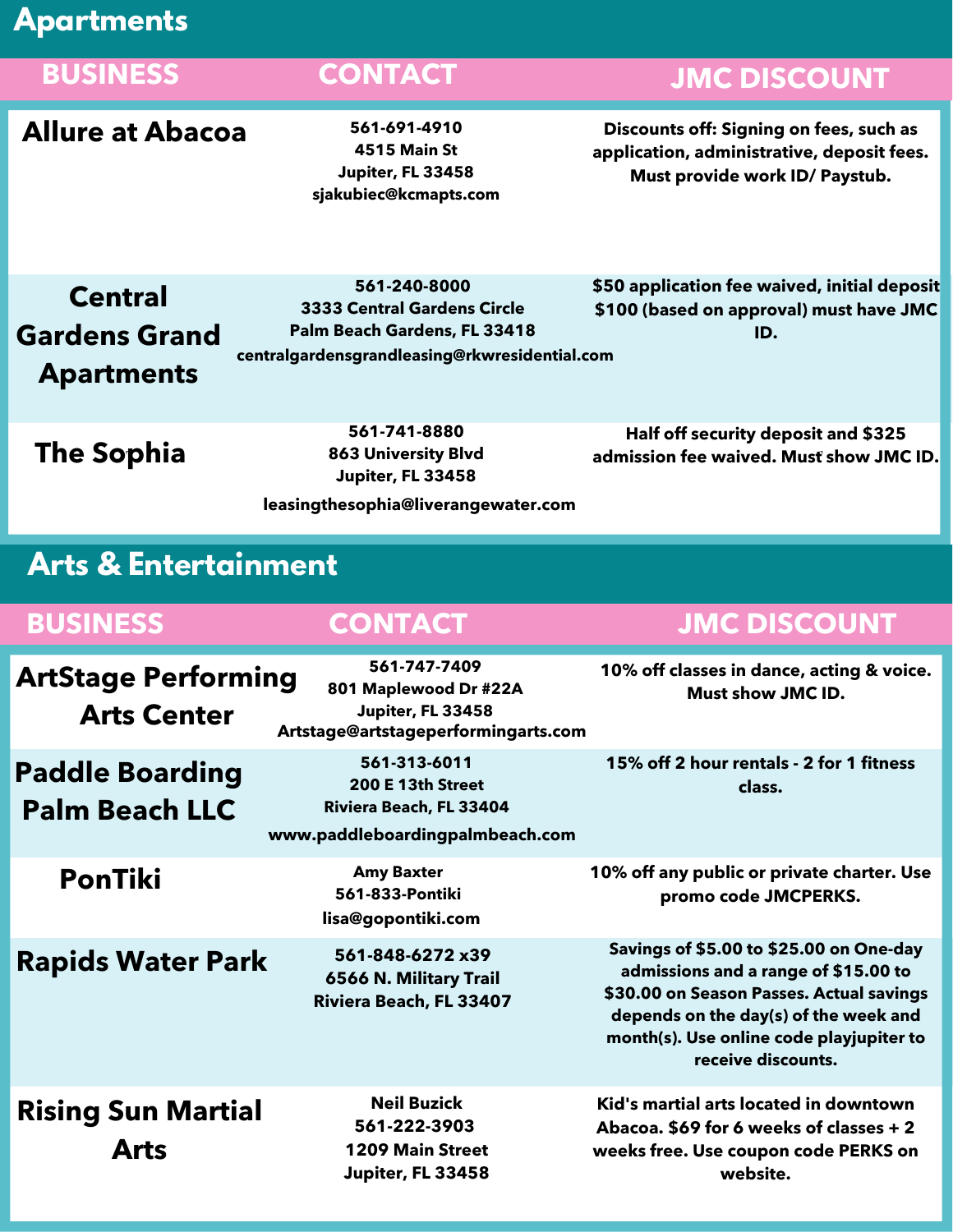**Automotive**

| <b>BUSINESS</b>                                                | <b>CONTACT</b>                                                                                                                          | <b>JMC DISCOUNT</b>                                                                                                                                            |
|----------------------------------------------------------------|-----------------------------------------------------------------------------------------------------------------------------------------|----------------------------------------------------------------------------------------------------------------------------------------------------------------|
| <b>All Florida Tinting</b>                                     | <b>Mike or Jennifer</b><br>561-327-8468<br>AllFloridaTinting@gmail.com<br>801 Maplewood Drive Suite 13<br>Jupiter, FL 33458             | Services include automotive,<br>residential, commercial and<br>decorative window film. Show JMC<br>ID badge and receive 10% off any<br>window tinting service. |
| <b>Jupiter Inlet Car</b><br>Wash                               | 561-746-2200<br>1441 N Alternate A1A<br>Jupiter, FL 33458                                                                               | 10% off all services. Must show JMC ID.                                                                                                                        |
| <b>LiDonni Auto</b><br><b>Service</b>                          | Jose<br>561-743-8566<br>Jose@LiDonniAuto.com<br><b>300 Tony Penna Drive</b><br>Jupiter, FL 33458                                        | 15% off in-house services (\$50 max).                                                                                                                          |
| <b>MAACO Collision</b><br><b>Repair &amp; Auto</b><br>painting | 772-266-3430<br>712 Harper St.<br><b>Stuart, FL 34994</b>                                                                               | 10% off paint services. Must show JMC ID.                                                                                                                      |
| <b>National Car</b><br>Rental/<br><b>Enterprise</b>            | 561-575-3262<br>275 FL A1A Alt, Jupiter, FL 33477                                                                                       | 5% off best rate available. Use code:<br>XZ41961.                                                                                                              |
| <b>Unlimited Auto</b><br>Wash                                  | <b>Pat Dalton</b><br>Peduaw@gmail.com<br>unlimitedautowashclub.com<br>561-723-8766<br>1625 N Old Dixie Hwy Unit B<br>Tequesta, FL 33469 | JMC team is able to come any day of<br>the week and receive \$1 more of<br>discount with JMC ID                                                                |
|                                                                |                                                                                                                                         |                                                                                                                                                                |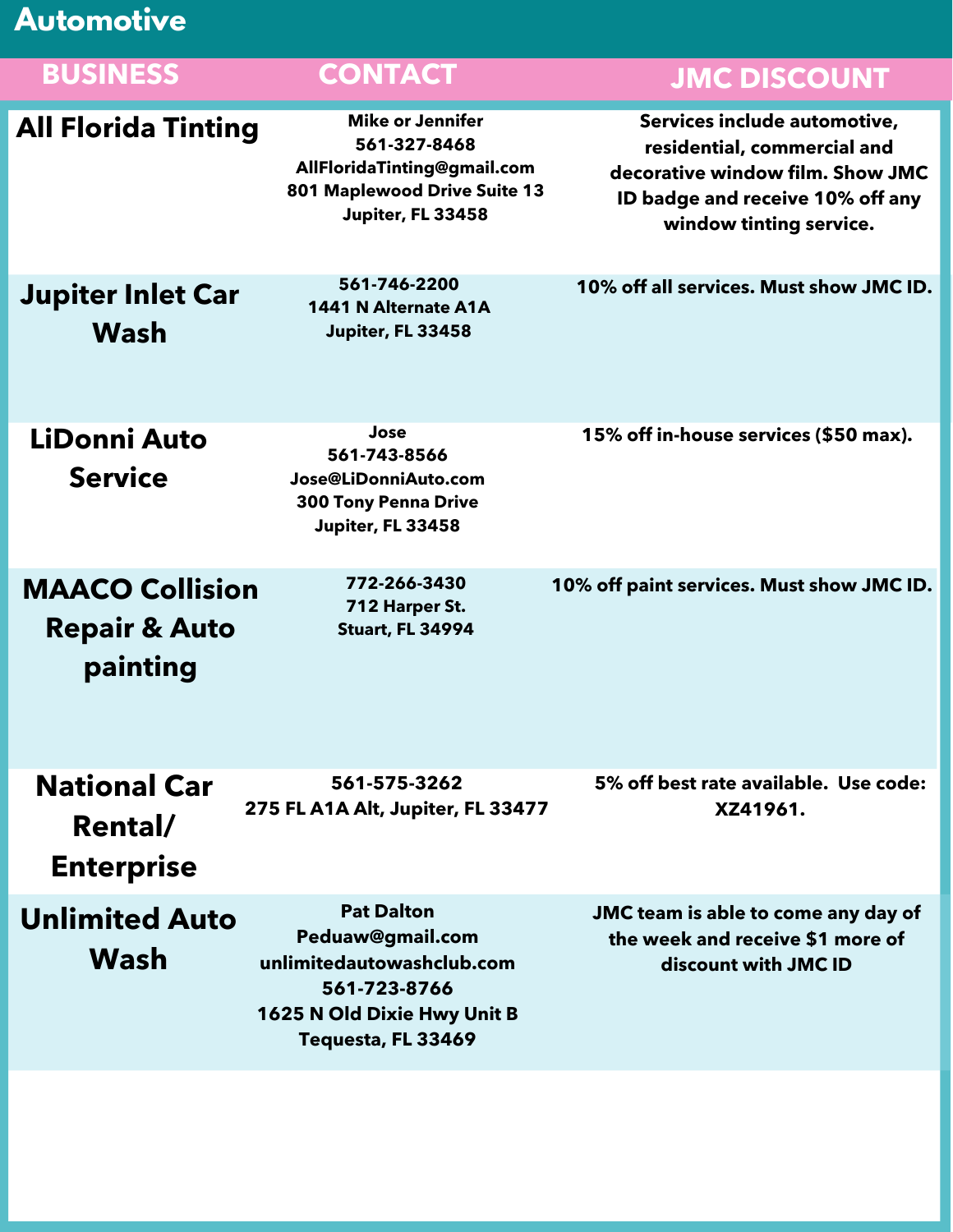| <b>Beauty &amp; Spa</b>                  |                                                                                                                                  |                                                                                                                                                                                                                                                                                                                      |
|------------------------------------------|----------------------------------------------------------------------------------------------------------------------------------|----------------------------------------------------------------------------------------------------------------------------------------------------------------------------------------------------------------------------------------------------------------------------------------------------------------------|
| <b>BUSINESS</b>                          | <b>CONTACT</b>                                                                                                                   | <b>JMC DISCOUNT</b>                                                                                                                                                                                                                                                                                                  |
| <b>Aspen Falls Aveda</b><br>Salon & Spa  | <b>Lisa Wilson</b><br>561-575-5095<br>AspenFallsAveda@comcast.net<br>240 W. Indiantown Rd.<br>Jupiter, FL 33458                  | Aspen Falls is a full service AVEDA salon and<br>day spa. Highly trained staff can keep you up<br>to date with the latest styles and trends. We<br>offer Salon services to include hair design<br>and color. We also offer massage, facials and<br>nail services. 15% off any regular priced<br>service with JMC ID. |
| <b>Jupiter Farms</b><br><b>Massage</b>   | <b>Mary</b><br>561-745-2662<br>www.jfmassage.com<br>10064 W. Indiantown Rd.<br>Jupiter, FL 33478                                 | 20% off all massage services. Must show JMC<br>ID.                                                                                                                                                                                                                                                                   |
| The Spa at PGA<br><b>National Resort</b> | <b>Michelle Lepore</b><br>561-227-2573<br>www.PGAResort.com<br><b>450 Avenue of the Americas</b><br>Palm Beach Gardens, FL 33418 | 20% off all regular spa menu prices.                                                                                                                                                                                                                                                                                 |
| <b>Pure Bliss Day Spa</b>                | <b>Amanda</b><br>561-745-7765<br>www.purebliss-dayspa.com<br><b>201 Toney Penna Drive</b><br>Jupiter, FL 33458                   | 20% off any service.                                                                                                                                                                                                                                                                                                 |
| <b>Salon Renee</b>                       | <b>Renee Mitaro</b><br>561-346-3143<br>MitaroRenee@yahoo.com<br>2105 S US Hwy 1<br>Jupiter, FL 33477                             | Salon Renee is offering a 20% discount on any<br>service. When calling please mention JMC<br>employee. Walk ins are welcome.                                                                                                                                                                                         |
| <b>The Salt Suite</b>                    | <b>Jamie Gonzalez</b><br>561-316-3105<br>jgonzalez@thesaltsuite<br>5510 PGA Blvd. Suite 105<br>Palm Beach Gardens, FL 33418      | The Salt Suite offers a relaxation room for<br>adults and a playroom for children where<br>finely ground salt is blown into the rooms to<br>support respiratory health de-stress and help<br>people sleep better. First visit free and 10%<br>monthly discount on memberships with JMC<br>ID badge.                  |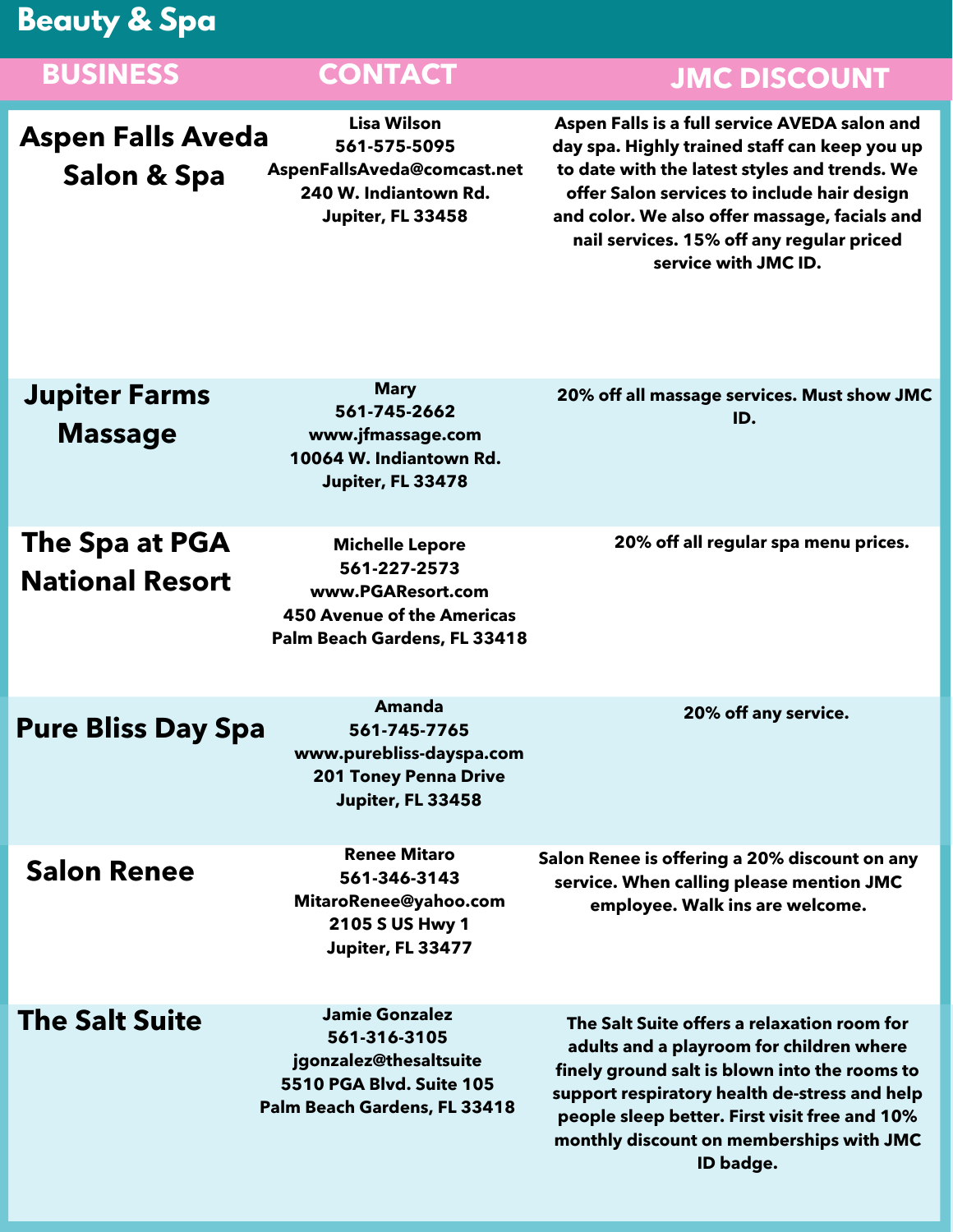# **Childcare**

| <b>BUSINESS</b>                                    | <b>CONTACT</b>                                                                                                                         | <b>JMC DISCOUNT</b>                                                                                                                                                                                                                                                                      |
|----------------------------------------------------|----------------------------------------------------------------------------------------------------------------------------------------|------------------------------------------------------------------------------------------------------------------------------------------------------------------------------------------------------------------------------------------------------------------------------------------|
| <b>First Class</b><br><b>Childcare</b>             | 561-748-9006<br>FCCC1996@aol.com<br><b>100 Intracoastal Point Dr</b><br>Jupiter, FL 33477                                              | \$25 off weekly tuition (full time). Full<br>accredited early education program. PBC top<br>rated VPK program. Family owned and<br>operated since 1986.                                                                                                                                  |
| <b>Treetop Academy</b>                             | <b>Cassandra Keller</b><br>561-747-5111<br>ckeller@treetopacademy.com<br>6769 Church Street<br>Jupiter, FL 33458                       | Tree Top Academy provides a safe, love<br>learning environment for preschool children<br>ages 1-5 years. Afterschool also available for<br>ages 5-11 years. One time free registration<br>(\$200 value).                                                                                 |
| <b>Finance</b>                                     |                                                                                                                                        |                                                                                                                                                                                                                                                                                          |
| <b>Asset Advisory</b><br>Services, Inc.            | <b>Lori Colclasure</b><br>561-747-9550<br>Lori@Profit1.net<br><b>2141 Alt A1A</b><br>Jupiter, FL 33477                                 | Wealth management company that specializes in<br>retirement planning, investing planning and tax<br>planning. We sell no products. Our goal is to<br>help our clients reach their goals, retire<br>comfortably and stay comfortably retired.                                             |
| <b>First Republic</b><br><b>Bank/ Gradifi Refi</b> | <b>Patti Travis/ Chris Hervieux</b><br>Patti-561-803-1029<br>Chris- 617-716-9591<br>ptravis@firstrepublic.com<br>chervieux@gradifi.com | Refinance student loans from \$60k-\$300k.<br>No origination, prepayment or annual<br>fees. To get your discount email Patti (First<br><b>Republic Bank) or Chris (Gradifi) with</b><br>subject "JMC Team".                                                                              |
| <b>SunTrust Mortgage</b><br>(Truist)               | <b>Thomas Gumb</b><br>347-582-4378<br>Thomas.Gumb@suntrust.com<br>SunTrust.com/Thomas.Gumb<br>150 S. US Highway 1<br>Jupiter, FL 33477 | <b>SunTrust Mortgage offers a variety of</b><br>mortgage options, free financial<br>counseling and \$500 closing cost credit for<br>all JMC team members. Verify JMC<br>employment with identification.                                                                                  |
| <b>TD Bank</b>                                     | <b>Maria Friedman</b><br>561-747-3077<br>215 South US Hwy 1<br>Tequesta, FL 33469                                                      | <b>Contact Maria for special promotions when</b><br>opening a new checking account.                                                                                                                                                                                                      |
| <b>The Student Loan</b><br><b>Help Group</b>       | <b>Ryan Gutzeit</b><br>Ryan@Tslhg.org<br>561-207-8008<br>11911US Hwy 1<br>North Palm Beach, FL 33408                                   | Show your team member ID badge and receive a<br>10% discount off filing fees you may need. JMC<br>team members qualify for a Federal Loan<br><b>Forgiveness Program on their student loans. When</b><br>you contact us, you receive a free consultation to<br>find out all your options. |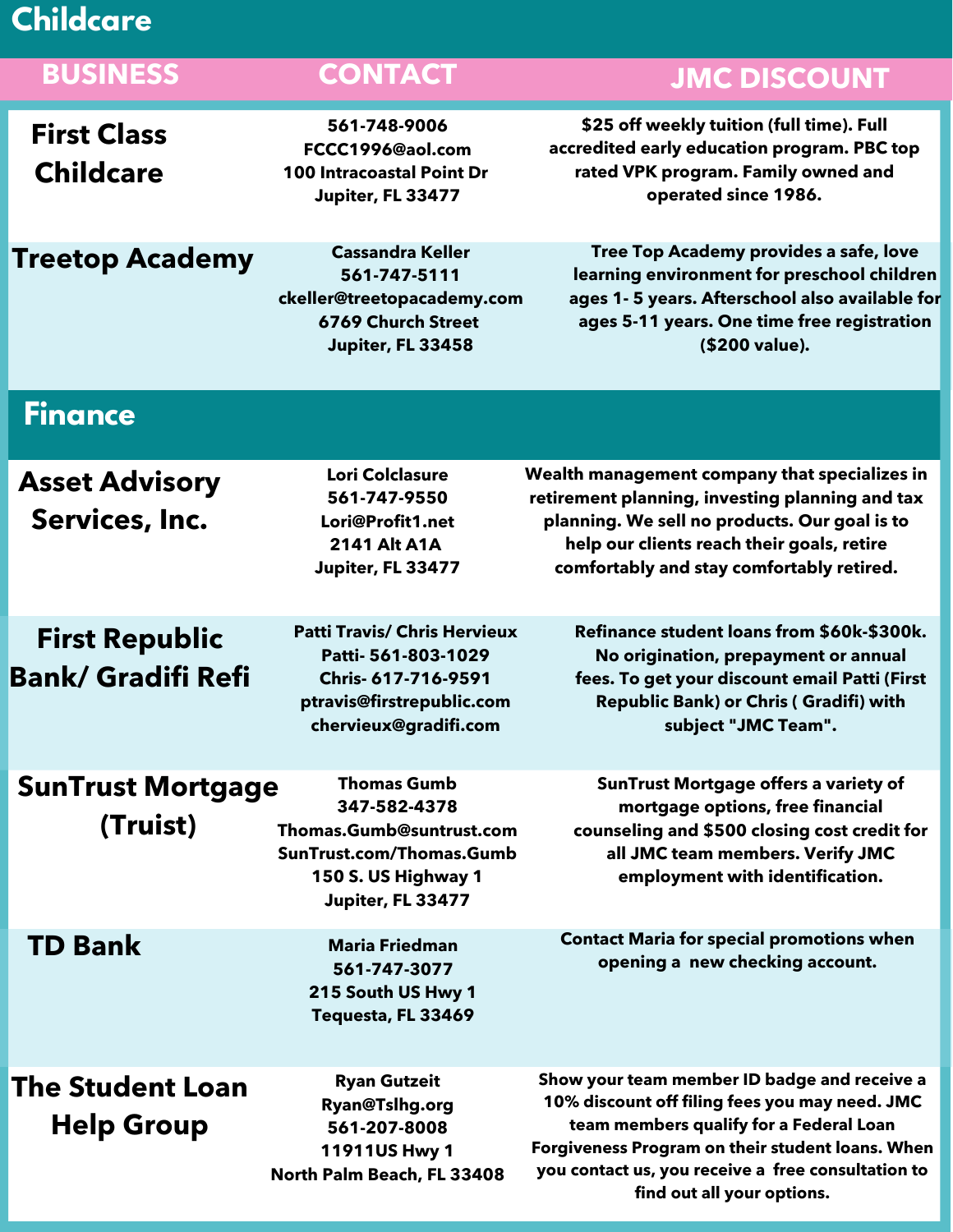# **Fitness**

| <b>BUSINESS</b>                                            | <b>CONTACT</b>                                                                                                                                                     | <b>JMC DISCOUNT</b>                                                                                                                                                                                                                                                                                                                                                                                          |
|------------------------------------------------------------|--------------------------------------------------------------------------------------------------------------------------------------------------------------------|--------------------------------------------------------------------------------------------------------------------------------------------------------------------------------------------------------------------------------------------------------------------------------------------------------------------------------------------------------------------------------------------------------------|
| <b>9Round Palm</b><br><b>Beach Gardens</b>                 | <b>Jonathan Musillo</b><br>954-410-5959<br>Jonathan.Musillo@9round.com<br>www.9round.com/PBGFLNORTHLAKE<br>3814 Northlake Blvd<br>Palm Beach Gardens, FL 33403     | Free 1-week trial & no start-up fee (gloves, wraps and 9Round<br>t-shirt included in membership package), a \$100 value, with<br>your JMC photo ID badge. 9Round delivers the ultimate body<br>transformation program and complete circuit training for all<br>fitness levels. No class times, trainer included, heart rate<br>technology to the correct fat burning zone, nutritional support<br>and guide. |
| 9Round<br><b>Jupiter</b>                                   | <b>Wayne Schell</b><br>704-904-0000<br>Wayne.Schell@9round.com<br>www.9round.com/fitness/jupiter-indiantown-rd<br>75 E. Indiantown Rd Ste 608<br>Jupiter, FL 33477 | Charter Membership- \$25 Enrollment/ \$40<br>Reduced Monthly Fee - \$98. Show JMC ID                                                                                                                                                                                                                                                                                                                         |
| <b>Club Pilates</b>                                        | <b>Meaghan Soriero</b><br>561-449-8161<br>Abacoa@clubpilates.com<br>www.clubpilates.com/abacoa<br><b>1203 Town Center Drive</b><br>Suite 107 Jupiter, FL 33458     | 4 Classes per month for \$80, 8 classes per<br>month for \$143 or unlimited classes per month<br>for \$179 with JMC ID.                                                                                                                                                                                                                                                                                      |
| <b>Crunch Fitness</b>                                      | <b>Kaylee Vorva</b><br>813-601-6702<br>Kaylee.vorva@crfitness.com<br>4242 North Lake Blvd<br><b>Palm Beach Gardens 33410</b>                                       | JMC employees will be able to get the Peak Result<br>Membership which is our highest level of membership<br>with the most value and perks for \$24.99 instead of<br>\$29.99.                                                                                                                                                                                                                                 |
| <b>Cycle Bar of</b><br><b>Palm Beach</b><br><b>Gardens</b> | <b>Kim Hoss</b><br>561-685-9449<br>Kim.Hoss@cyclebarpbg.com<br>www.pbg.cyclebar.com<br>4550 Donald Ross Rd Suite 100<br>Palm Beach Gardens, FL 33458               | Indoor premium cycling studio with 48 bikes. 50-minute<br>classes offered every day of the week. New rider only \$99<br>for 1- month unlimited. 20% off 10-20-30 ride packages.<br>Must show JMC ID.                                                                                                                                                                                                         |
| <b>F45 Training</b><br><b>Jupiter</b>                      | <b>Jon Popiel</b><br>561-557-8965<br>Jupiter@f45training.com<br>www.pbg.cyclebar.com<br>5500 Military Trail Suite 14<br>Jupiter, FL 33458                          | F45 stands for function 45. We provide 45 minute<br>workouts with personal trainers on the floor in a<br>group setting. No two workouts are ever the same<br>and you will burn anywhere from 600-900 calories<br>per workout. 20% off monthly and 6-month<br>contracts. Must show JMC ID.                                                                                                                    |
| <b>F45 Training</b><br><b>South Stuart</b>                 | <b>Rachel Clink</b><br>772-285-1220<br>rcink@f45training.com<br>4241 SE Federal Hwy Stuart, FL 34997                                                               | 20% off MTM memberships, 10% off all<br>other memberships. 50% off Lion Heart<br>Rate Monitor and 20% off Merchandise.                                                                                                                                                                                                                                                                                       |
|                                                            | 561-512-0621<br>getresults@IN30Fatloss.com                                                                                                                         |                                                                                                                                                                                                                                                                                                                                                                                                              |

**In 30 Fat Loss**

**In30fatloss.com 304 Tequesta Drive Tequesta, FL 33469**

**12% off monthly memberships.**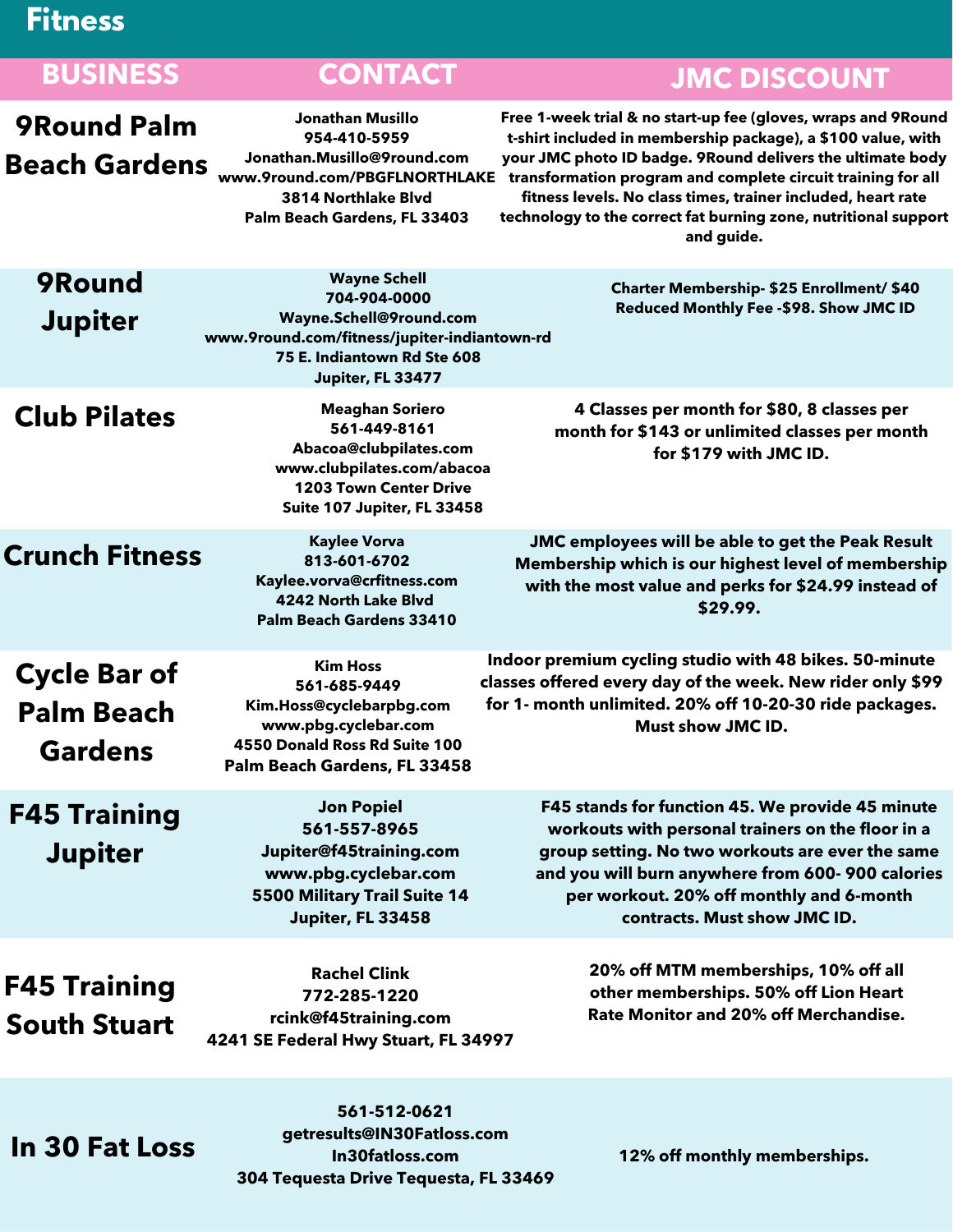### **Fitness**

**Orangetheory Fitness Jupiter**

**Kyle Andrews 561-743-7770 studiomanager0054@orangetheoryfitness.com 6390 W. Indiantown Road Jupiter, FL 33418**

### **BUSINESS CONTACT JMC DISCOUNT**

**\$10 off Premier & Elite memberships with your JMC ID. Premier (unlimited) is \$159 instead of \$169. Elite (8x per month) is \$99 instead of \$109.**

**Palm Beach Sports Clubs**

**Matthew Lui 212-344-2662 4540 Donald Ross Rd. Palm Beach Gardens, FL 33418**

**Save 30% on our Multiclub membership.Palm Beach Sports Clubs offers the following amenities: State of the art fitness equipment, Spa, Mind and Body studio, Signature classes, World class personal training, Executive locker rooms with top of the line products, juice bar. Annual fee: \$70.00 due upon joining.**

# **Grocery / Wholesale Clubs**

| <b>BUSINESS</b> | <b>CONTACT</b>                                                                         | <b>JMC DISCOUNT</b>                                                                   |
|-----------------|----------------------------------------------------------------------------------------|---------------------------------------------------------------------------------------|
| <b>GNC</b>      | <b>Joanne Tripp</b><br>561-744-2775<br>6390 W. Indiantown Rd. 27B<br>Jupiter, FL 33458 | Present your JMC ID for 20% off.<br>Certain exclusions may apply on some<br>products. |
|                 | Julia                                                                                  | \$5.00 off a \$50.00 purchase. Nutrition                                              |

|                  | Julia                        |
|------------------|------------------------------|
| <b>Nutrition</b> | 561-694-0644                 |
| S'mart           | 4155 Northlake Blvd.         |
|                  | Palm Beach Gardens, FL 33410 |

**S'mart is an organic grocery store and discounted holistic vitamin center.**

# **Home Services**

| <b>BUSINESS</b>                           | <b>CONTACT</b>                                                                                                  | <b>JMC DISCOUNT</b>                                                                                                                                                                                                                                                                                                                                                                                                       |
|-------------------------------------------|-----------------------------------------------------------------------------------------------------------------|---------------------------------------------------------------------------------------------------------------------------------------------------------------------------------------------------------------------------------------------------------------------------------------------------------------------------------------------------------------------------------------------------------------------------|
| <b>A-1 Moving &amp;</b><br><b>Storage</b> | <b>Katie Newitt</b><br>561-719-9847<br>15070 Corporate Road North<br>Jupiter, FL 33478                          | \$50 discount on your local or long<br>distance move along with 15 free boxes.<br>Show JMC ID.                                                                                                                                                                                                                                                                                                                            |
| <b>CoastLife Pool &amp;</b><br><b>Spa</b> | <b>Stefanie Herlan</b><br>772-266-4355<br>info@coastlifepools.com<br><b>P.O. Box 442</b><br>Palm City, FL 34991 | One month free for every 6 months of service in a year and<br>10% off repairs with your JMC ID. We are a licensed, insured<br>company and also have our contractor's license. Our<br>technicians are certified Pool Operators (CPO) and we have a<br>Certified Pool Inspector (CPI) on staff. We believe in 4 core<br>values: being professional, responsive, providing high<br>performance, and always being dependable. |
| Garabar, inc.                             | 561-337-6798<br><b>425 Industrial Street Suite 3</b><br>Lake Worth, FL 33461                                    | 10% discount on new roof system or 15%<br>discount on roof repairs. Show JMC ID.                                                                                                                                                                                                                                                                                                                                          |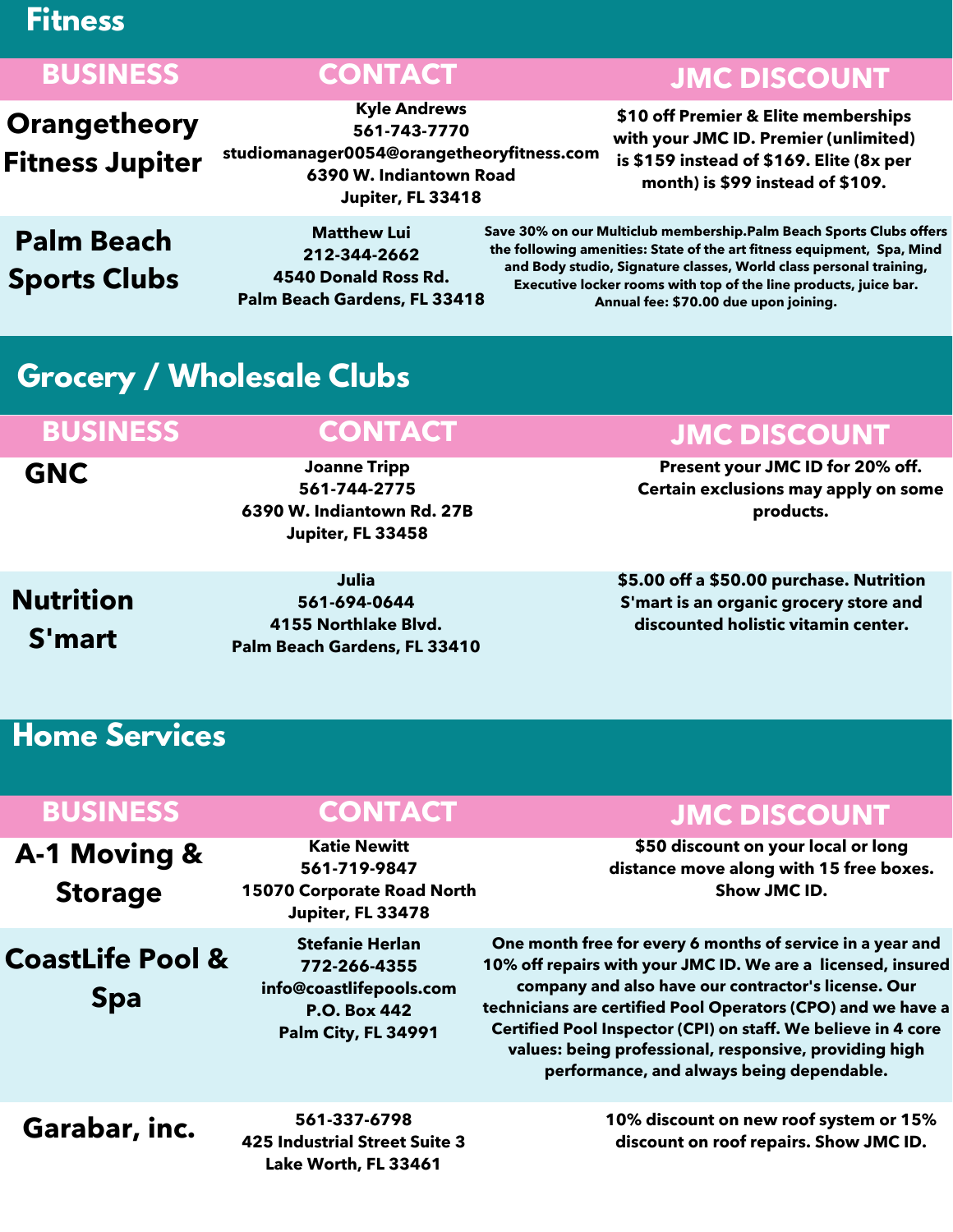| <b>Home Services</b><br><b>Continued</b>                                                     |                                                                                                                   |                                                                                                                                                                                                                                    |
|----------------------------------------------------------------------------------------------|-------------------------------------------------------------------------------------------------------------------|------------------------------------------------------------------------------------------------------------------------------------------------------------------------------------------------------------------------------------|
| <b>BUSINESS</b>                                                                              | <b>CONTACT</b>                                                                                                    | <b>JMC DISCOUNT</b>                                                                                                                                                                                                                |
| <b>Lighthouse Air</b><br><b>Conditioning &amp;</b><br><b>Refrigeration</b><br><b>Company</b> | <b>Nicole Loomis</b><br>561-935-6445<br>info@lighthouseair.com<br><b>801 Greenwood Drive</b><br>Jupiter, FL 33458 | We are a Jupiter local family-owned HVACR<br>company that provides service for homes in<br>Marin and Palm Beach County. \$49 annual<br>preventative maintenance visit and 15%<br>discount on all services for JMC team<br>members. |
| <b>Ocean Plumbing,</b><br>inc.                                                               | <b>Steve Oldham</b><br>561-248-9529<br>2oceaninc@gmail.com<br>6369 Ungerer St.<br>Jupiter, FL 33458               | Plumbing service and repair, residential and<br>commercial, kitchen and bathroom remodel,<br>water heaters - 24 hour service. Free estimates.<br>15% discount with JMC ID.                                                         |
| <b>ServPro of NPB</b><br><b>County</b>                                                       | <b>Donna Goldfarb</b><br>561-881-8784<br>117 Miller Way<br>Lake Park, FL 33403                                    | 10% off all services including fire/ water damages<br>& mold remediation. Must mention Jupiter<br><b>Medical Center when making appointment. Must</b><br>show JMC ID.                                                              |

# **Hotels**

| <b>BUSINESS</b>                                                                    | <b>CONTACT</b>                                                                                                 | <b>JMC DISCOUNT</b>                                                                                                   |
|------------------------------------------------------------------------------------|----------------------------------------------------------------------------------------------------------------|-----------------------------------------------------------------------------------------------------------------------|
| <b>Best Western Plus</b><br><b>Hotel, Suites &amp;</b><br><b>Conference Center</b> | <b>Stu Schader</b><br>561-844-8448<br>11360 US Highway 1<br>Palm Beach Gardens, FL 33408                       | 20% off regular rates. Call front desk and<br>mention Jupiter Medical Center during booking.                          |
| <b>Doubletree</b><br><b>Hotel PGA</b>                                              | <b>Juana Baker</b><br>561-622-2260<br>Juana.Baker@hilton.com<br>4431 PGA Blvd.<br>Palm Beach Gardens, FL 33410 | 10% off best available rate with corporate ID #<br>JMCenter 0560036737. Hotel accommodations<br>for JMC Team Members. |
| <b>Hilton Garden</b><br><u>Inn</u>                                                 | 561-694-5833<br>3505 Kyoto Gardens Drive<br>Palm Beach Gardens, FL 33410                                       | When making reservations, please request the<br><b>Jupiter Medical Center corporate rate.</b>                         |
| <b>Holiday Inn</b><br><b>Express</b>                                               | 561-622-4366<br>13950 US Hwy One<br>Juno Beach, FL 33408                                                       | When making reservations, please request the<br><b>Jupiter Medical Center corporate rate.</b>                         |

### **Homewood Suites**

**561-622-7799 homewoodsuites.hilton.com 4700 Donald Ross Road**

**Up to 10% off. When making reservations please request Jupiter Medical Center corporate rate.**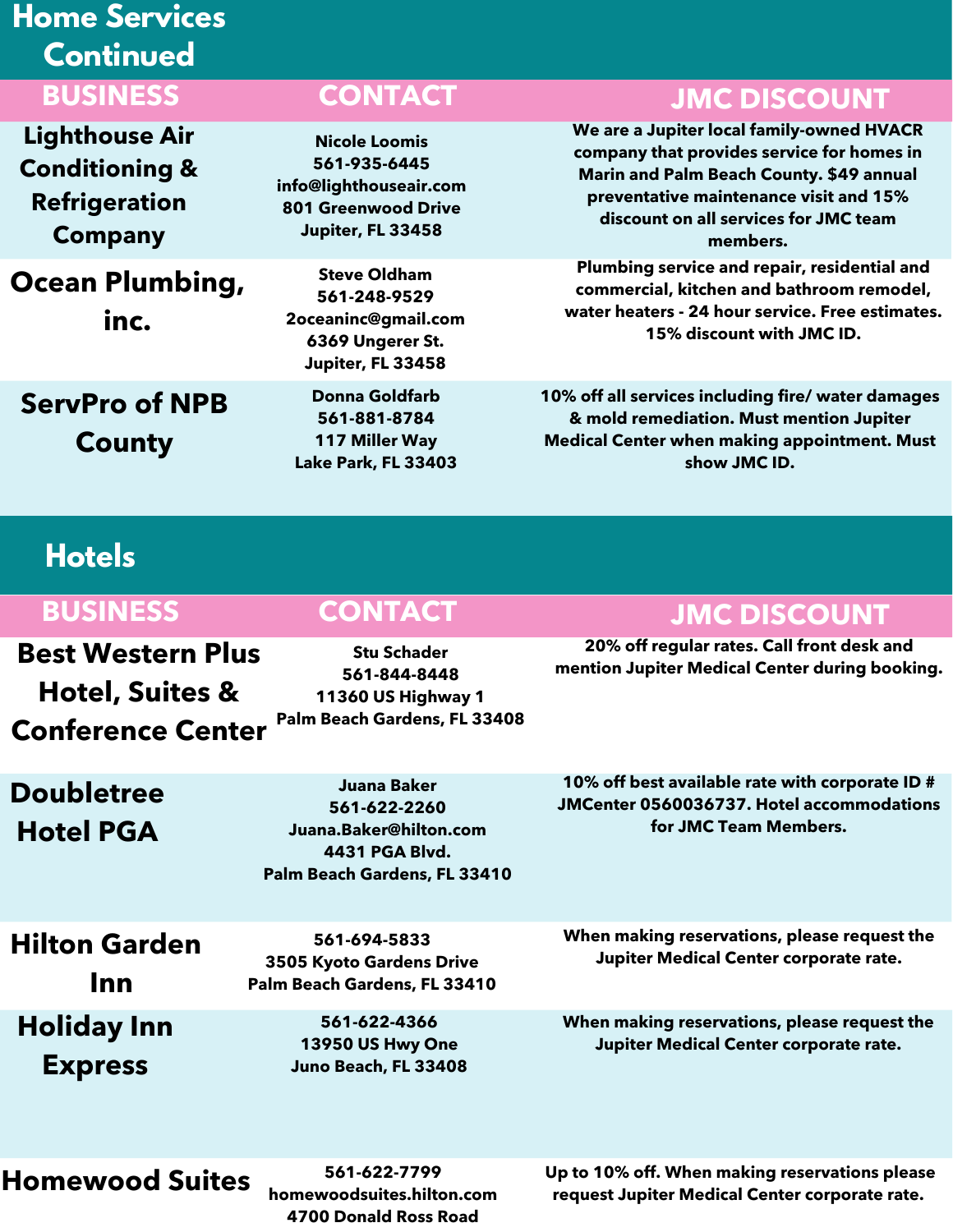### **Hotels**

| <b>BUSINESS</b>                              | <b>CONTACT</b>                                                                       | <b>JMC DISCOUNT</b>                                                                                                        |
|----------------------------------------------|--------------------------------------------------------------------------------------|----------------------------------------------------------------------------------------------------------------------------|
| <b>Jupiter Beach Resort</b>                  | 561-746-2511<br>5 North A1A<br>Jupiter, FL 33458                                     | When making reservations, please request the<br><b>Jupiter Medical Center corporate rate.</b>                              |
| <b>Marriott Palm</b><br><b>Beach Gardens</b> | <b>Jeriann Hart</b><br>561-622-8888<br>4000 RCA Blvd<br>Palm Beach Gardens, FL 33410 | When making reservations, please request the<br>Jupiter Medical Center corporate rate.                                     |
| <b>Medical / Dental</b>                      |                                                                                      |                                                                                                                            |
| <b>BUSINESS</b>                              | <b>CONTACT</b>                                                                       | <b>JMC DISCOUNT</b>                                                                                                        |
| <b>Capstone</b><br><b>Chiropractic</b>       | 561-406-2712<br>capstonejupiter@gmail.com<br>capstonejupiter.com                     | Provides chiropractic treatment, massage<br>therapy and acupuncture. 50% off<br>chiropractic exam (normally \$60), \$5 off |

**capstonejupiter.com 901 W. Indiantown Rd. Suite 20 Jupiter, FL 33458**

**Gardens Dental Spa Robin 561-799-7791 1gardensdental@gmail.com 11380 Prosperity Farms Road Suite 108 Palm Beach Gardens, FL 33410 \$1000 off full invisalign treatment with your**

**Oasis Family Dental Spa**

**561-427-0070 oasisfamilydentalspa.com 1096 Indiantown Road Suite 200 Jupiter, FL 33458**

**Barbara Bates**

**RevitalilV & Revitaology**

**SEDA Dental**

**Spine Design Chiropractic & Physical Therapy**

**Matteo Rosselli, DO 561-406-2269 revitalogyfl.com 6390 W Indiantown Road Suite 28 Jupiter, FL 33458**

**561-575-7720 seda2@floridateeth.com 210 Jupiter Lakes Blvd Bldg. 500 Suite 204 Jupiter, FL 33458**

**Dr. Denise Carlstrom 561-741-1316 Spinedesignchiro.com Carlstrom@spinedesignchiro.com 1102 West Indiantown Rd. Suite 11 Jupiter, FL 33458**

**Prophylaxis (D1110), Bitewing Xrays (D0272) and exam for \$95 ( a value of \$280). This offer is for individuals without insurance. A 10% discount is also available on in-house bleaching. Must show JMC ID.**

**an adjustment (normally \$40). Must show JMC ID.**

**JMC ID.**

**10% off IV Hydration Treatments & Pro-Vitality Treatments with your JMC ID.**

**\$50 Gift Card towards any dental treatment when you show your JMC ID**

**\$40 copay with JMC BCBS. \$5 off 1-hour massage. \$59 intro red light fat melting/ anti aging session. \$50 New Physical Therapy patient evaluation**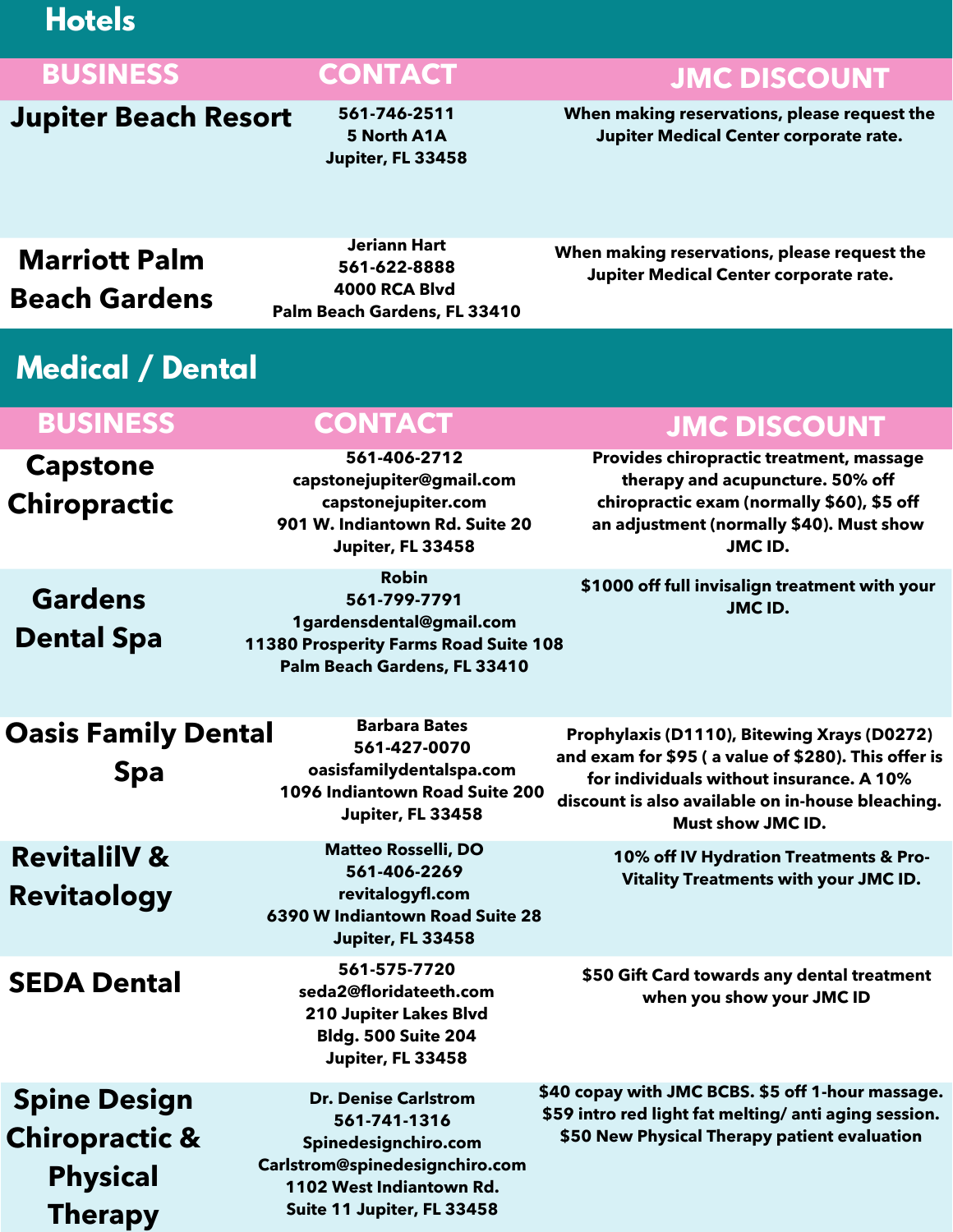# **Pet Care**

| <b>BUSINESS</b>                                                            | <b>CONTACT</b>                                                                                                                              | <b>JMC DISCOUNT</b>                                                                                                                                                                                                                                                  |
|----------------------------------------------------------------------------|---------------------------------------------------------------------------------------------------------------------------------------------|----------------------------------------------------------------------------------------------------------------------------------------------------------------------------------------------------------------------------------------------------------------------|
| <b>DogsWorld Canine</b><br><b>Resort</b>                                   | <b>Katie Bergel</b><br>561-320-9122<br>info@dogsworldresort.com<br>dogsworldresort.com<br><b>603 Commerce Way West</b><br>Jupiter, FL 33458 | 15% off doggie daycare, 15% off<br>overnight lodging with your JMC<br>ID. We are a luxury resort for<br>dogs offering daycare, lodging<br>and grooming.                                                                                                              |
| <b>HealthePets Market</b>                                                  | <b>Al Reymann</b><br>561-748-7297<br>healthepetsmarket.com<br>155 Toney Penna Dr.<br>Jupiter, FL 33458                                      | <b>Natural pet food &amp; grooming</b><br>service. 10% off with JMC ID.                                                                                                                                                                                              |
| <b>It's Raining Cats &amp;</b><br>Dogs, Pet Sitters of<br>the Palm Beaches | <b>Leanne Shannon</b><br>561-748-7297<br>healthepetsmarket.com<br>155 Toney Penna Dr.<br>Jupiter, FL 33458                                  | 10% off Monday-Friday mid-day dog<br>walks booked monthly with your JMC<br>ID. IT'S Raining Cats & Dogs, Pet<br><b>Sitters of the Palm Beaches is devoted</b><br>to providing our customers with the<br>highest quality, in-home professional<br>pet care available. |
| <b>Miscellaneous</b>                                                       |                                                                                                                                             |                                                                                                                                                                                                                                                                      |

| <b>ATT Wireless</b>                  | wireless.att.com                                                                                                                      | Up to 25% off qualified services when<br>you show your JMC ID at your nearest<br>AT&T store, with the code 03132573.                                                                                                                                                                                                                                                                    |
|--------------------------------------|---------------------------------------------------------------------------------------------------------------------------------------|-----------------------------------------------------------------------------------------------------------------------------------------------------------------------------------------------------------------------------------------------------------------------------------------------------------------------------------------------------------------------------------------|
| <b>Aycock Funeral</b><br><b>Home</b> | 561-746-5124<br><b>1112 Military Trail</b><br>Jupiter, FL 33458                                                                       | Free personal planning guide, 10%<br>discount on funeral, cemetery services<br>and merchandise. Access to the award<br>winning grief guidance series of<br>brochures, books and video tapes.                                                                                                                                                                                            |
| <b>Creative</b><br>Florals, Inc.     | <b>Lynne or Ally</b><br>561-277-9102<br>creativeflorals@aol.com<br>creativefloralsfl.com<br>271 S. US Highwat 1<br>Tequesta, FL 33469 | Full service florist from every day<br>arrangements to extravagant. Deliver<br>locally from Hobe Sound to Singer Island<br>area. Worldwide and out of state delivery<br>available. Specialize in weddings and<br>events. Extra discount for large orders.<br>Mention you work at JMC and in what<br>department and you will receive 10% off<br>your purchase and 5\$ off wire out fees. |
| <b>Jupiter Laundry</b>               | <b>Jim Radovic</b><br>561-339-9154<br>jupiter-laundry.com<br>750 S. Old Dixie Hwy<br>Jupiter, FL 33458                                | 10% off drop-off laundry; \$19<br>comforter (feather extra); free soap for<br>your wash. Show JMC ID.                                                                                                                                                                                                                                                                                   |
| <b>Tickets at Work</b>               | ticketsatwork.com                                                                                                                     | Discounts on tickets & hotels. Use code<br><b>JUPMED</b>                                                                                                                                                                                                                                                                                                                                |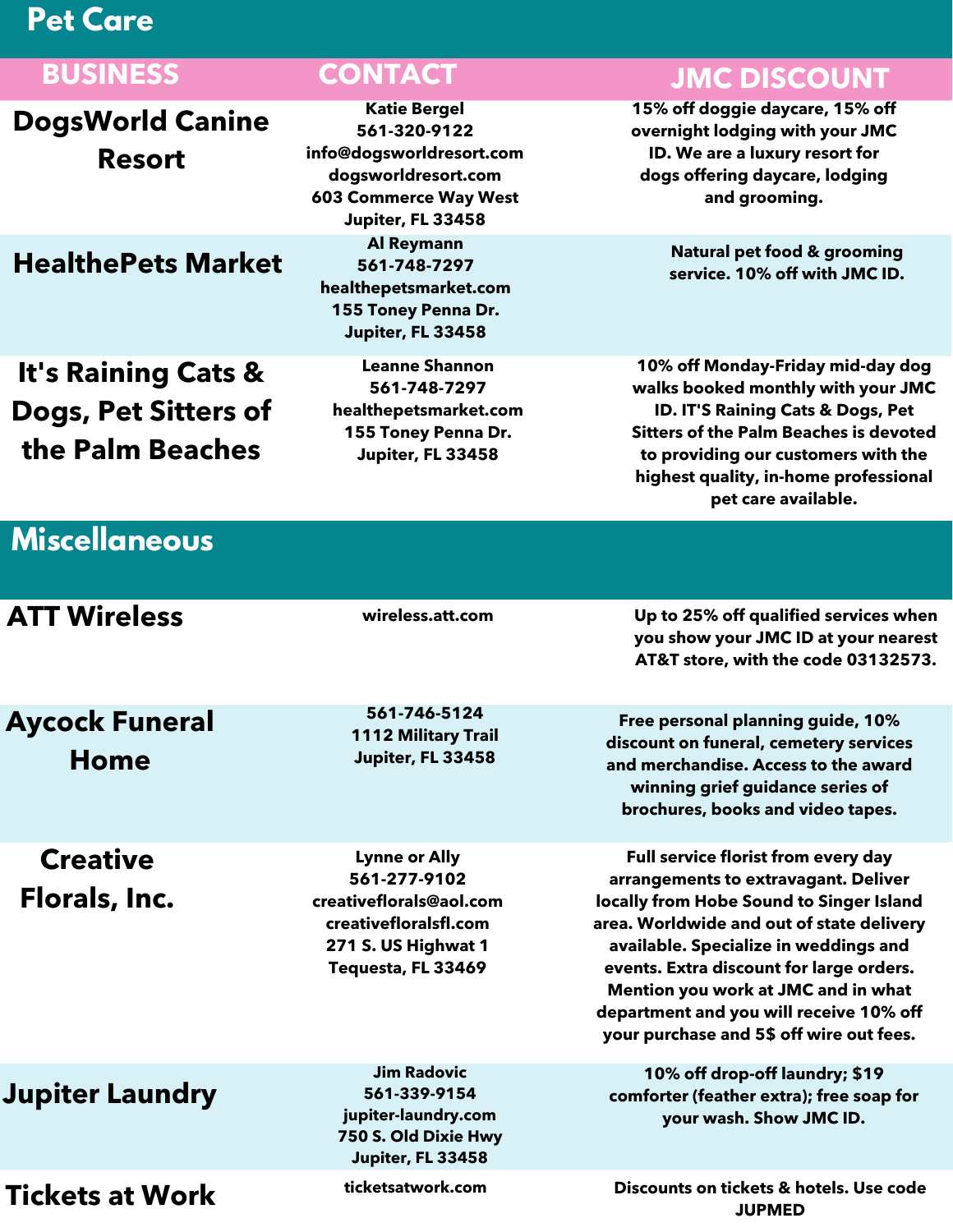# **Real Estate**

**Bertha B. Matics at Illustrated Properties**

**Brent Crouse Keller Williams Realty Palm Beaches**

**Coral Shores Realty**

**Cross Country Mortgage**

**Bertha B. Matics 561-371-7607 Bmatics@gmail.com berthamatics.ipre.com 2725 PGA Blvd Palm Beach Gardens, FL 33410**

**Bertha B. Matics 561-371-7607 Bmatics@gmail.com berthamatics.ipre.com 2725 PGA Blvd Palm Beach Gardens, FL 33410**

**Rob Palladino 561-302-7457 Sell4You@bellsouth.net CoralShoresRealty.com**

**Brian Jacobs 561-286-3500 Brian.Jacobs@mycmortgage.com ccmaffinity.com/jupiter-medical 11770 US Hwy one, Suite E501 Palm Beach Gardens, FL 33408**

**Frankel Realty Group**

**Ellen J Lehrer 561-719-6818 elehrer@ellenlehrer.com ellenlehrer.com 3535 Military Trail Suite 101 Jupiter, FL 334358**

**Under the Palms Realty, Inc**

**Jill Wenta 561-398-1516 jillwenta@gmail.com**

### **BUSINESS CONTACT JMC DISCOUNT**

**Sellers receive discounted rate or \$500 credit at closing. Will provide a home warranty for buyers at closing. Must show JMC ID on 1st meeting.**

**Brent Crouse is a fellow JMC team member supporting his colleagues with free advice, resources and discounted commission on the purchase or sale of a property.**

**Available for JMC employees with JMC ID. Total selling commission will not exceed 4%**

**Up to \$2,198**

**Ellen Lehrer will make a personal contribution (20% of her net income from a sale or 10% of her net income from a rental to the JMC Foundation to benefit the organization upon the sale or rental of a home. Present JMC ID.**

**\$250 towards closing costs & prepaids on properties that close for \$400,000 or less. \$500 towards closing costs & prepaids on properties that close for \$401,000 or more.**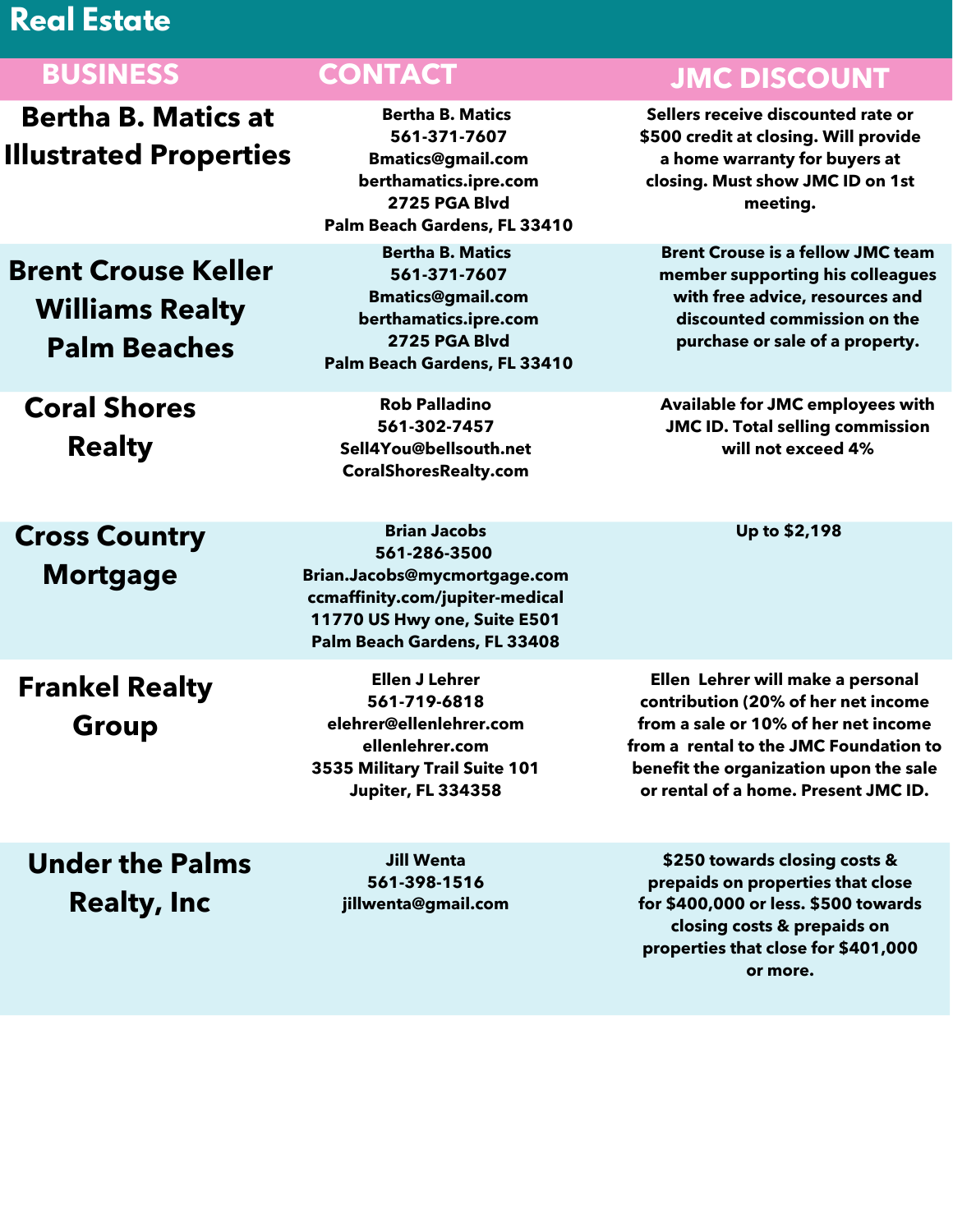# **Restaurants**

| <b>BUSINESS</b>                                   | <b>CONTACT</b>                                                                                                       | <b>JMC DISCOUNT</b>                                                                                                                                                                                                                                                                                         |
|---------------------------------------------------|----------------------------------------------------------------------------------------------------------------------|-------------------------------------------------------------------------------------------------------------------------------------------------------------------------------------------------------------------------------------------------------------------------------------------------------------|
| <b>Berry Fresh Cafe</b>                           | <b>Catherine Hudson</b><br>561-401-5693<br>berryfreshcafe.biz<br>3755 Military Trail<br>Jupiter, FL 33458            | 15% discount offered. Please show JMC ID.<br>Berry Fresh Cafe is a breakfast and lunch<br>concept, serving fresh, chef inspired foods in a<br>casual atmosphere. Open M-Thurs, 8 a.m.- 3<br>p.m., Fri-Sun, 7 a.m.-3 p.m.                                                                                    |
| <b>Bolay Palm Beach</b><br><b>Gardens</b>         | <b>Karlie Barber</b><br>bolay.com<br>5380 Donald Ross Rd. Suite 100<br>Palm Beach Gardens, FL 33418                  | 10% off for JMC team members. Must show<br>JMC ID.                                                                                                                                                                                                                                                          |
| Copacabana Cuban<br><b>Cuisine</b>                | <b>Marion or Gustavo</b><br>561-360-3378<br>copacabanacuisine.com<br>1209 Main Street Suite 101<br>Jupiter, FL 33458 | 15% on lunch only. Must show JMC ID.                                                                                                                                                                                                                                                                        |
| <b>Costello's Trattoria &amp;</b><br><b>Pizza</b> | 561-776-5448<br>costellostrattoria.com<br>1209 Main Street Suite 102<br>Jupiter, FL 33458                            | 10% on dining in. Must show JMC ID.                                                                                                                                                                                                                                                                         |
| <b>Culvers Jupiter</b>                            | <b>Debbie Naylon</b><br>561-529-3772<br>culversjupiter@gmail.com<br>1108 Military Trail<br>Jupiter, FL 33458         | <b>Quick food featuring burgers,</b><br>saladas, reubens, fish (cod) and<br>creamy frozen custard. 10% off<br>meal. Must show JMC ID                                                                                                                                                                        |
| <b>Jersey Mike's</b>                              | <b>Amber</b><br>561-622-6883<br>awhite.jm@gmail.com<br>jerseymikes.com<br>5500 N Military Trail<br>Jupiter, FL 33458 | Show your JMC ID and receive a \$1<br>discount. Call the manager and<br>mention you are a JMC team member<br>and receive 15% off your catering<br>order for 15 or more people. Jersey<br>Mike's offers fresh bread baked daily,<br>fresh meats cut by order, as well as<br>wraps, subs and salads. Catering |

**services also offered.**